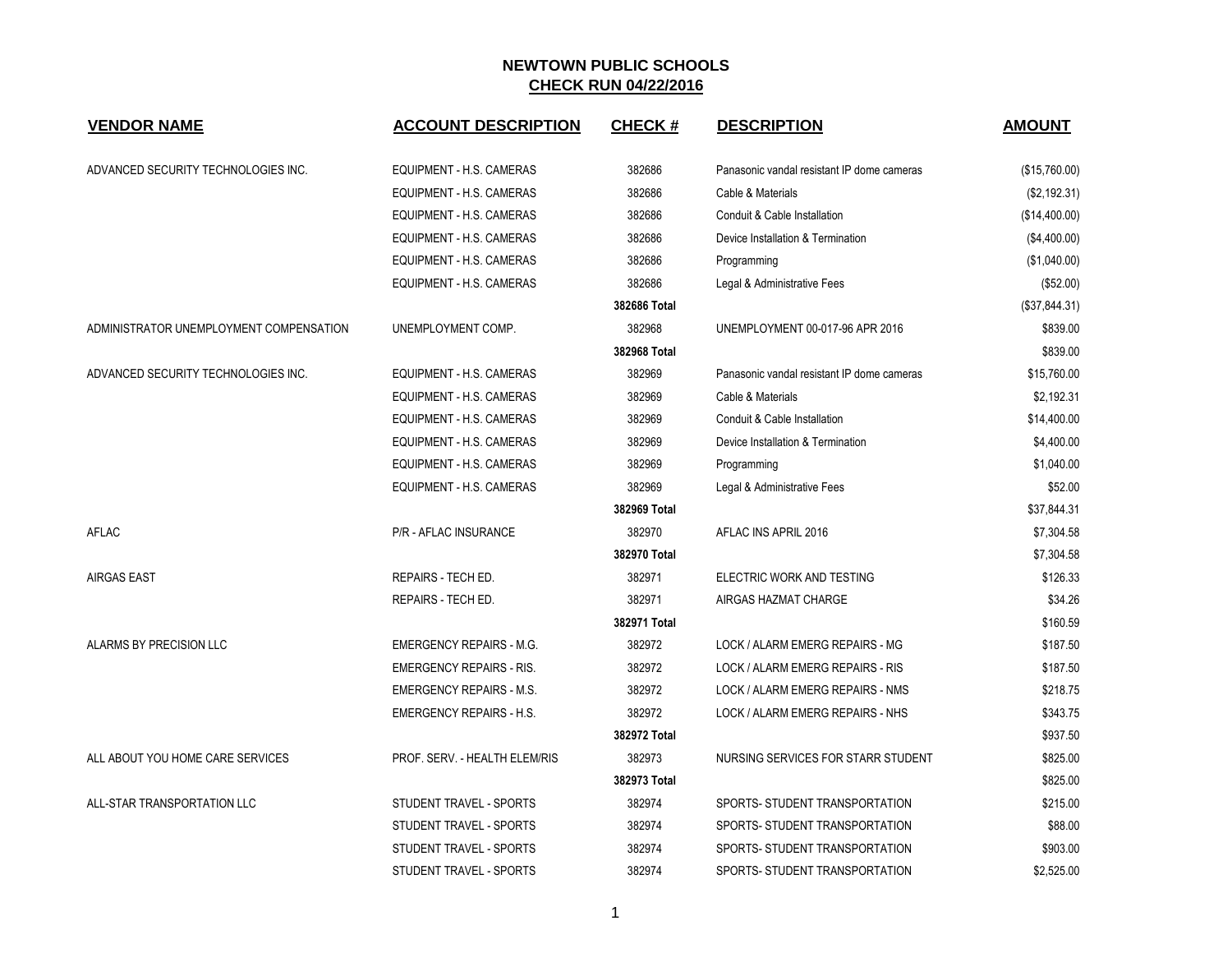| <b>VENDOR NAME</b>          | <b>ACCOUNT DESCRIPTION</b>       | <b>CHECK#</b> | <b>DESCRIPTION</b>                                       | <b>AMOUNT</b> |
|-----------------------------|----------------------------------|---------------|----------------------------------------------------------|---------------|
| ALL-STAR TRANSPORTATION LLC | STUDENT TRAVEL - SPORTS          | 382974        | SPORTS- STUDENT TRANSPORTATION                           | \$176.00      |
|                             | STUDENT TRAVEL - SPORTS          | 382974        | SPORTS- STUDENT TRANSPORTATION                           | \$733.00      |
|                             | STUDENT TRAVEL - SPORTS          | 382974        | SPORTS- STUDENT TRANSPORTATION                           | \$620.00      |
|                             | STUDENT TRAVEL - SPORTS          | 382974        | SPORTS- STUDENT TRANSPORTATION                           | \$3,505.00    |
|                             | STUDENT TRAVEL - MUSIC           | 382974        | <b>TRANSPORTATION</b>                                    | \$185.00      |
|                             | STUDENT TRAVEL - MUSIC           | 382974        | <b>TRANSPORTATION</b>                                    | \$1,180.00    |
|                             | STUDENT TRAVEL - MUSIC           | 382974        | <b>TRANSPORTATION</b>                                    | \$200.00      |
|                             | STUDENT TRAVEL - MUSIC           | 382974        | <b>TRANSPORTATION</b>                                    | \$295.00      |
|                             |                                  | 382974 Total  |                                                          | \$10,625.00   |
| <b>TARA ALLEGRETTO</b>      | <b>INSTR. SUPPLIES - SCIENCE</b> | 382975        | AP BIOLOGY LAB PLANTS                                    | \$49.75       |
|                             |                                  | 382975 Total  |                                                          | \$49.75       |
| AMAZON                      | SUPPLIES - LIBRARY               | 382976        | Assorted books and supplies, see attached.               | \$38.56       |
|                             | <b>SUPPLIES - LIBRARY</b>        | 382976        | Assorted books and supplies, see attached.               | \$48.71       |
|                             | <b>SUPPLIES - LIBRARY</b>        | 382976        | Assorted books and supplies, see attached.               | \$140.57      |
|                             | SUPPLIES - LIBRARY               | 382976        | Assorted books and supplies, see attached.               | \$354.88      |
|                             | <b>SUPPLIES - LIBRARY</b>        | 382976        | Assorted books, see attached. No shipping                | \$125.65      |
|                             | <b>SUPPLIES - LIBRARY</b>        | 382976        | Assorted books, see attached. No shipping                | \$56.04       |
|                             | SUPPLIES - LIBRARY               | 382976        | Assorted books, see attached. No shipping                | \$19.45       |
|                             | SUPPLIES - LIBRARY               | 382976        | Assorted books, see attached. No shipping                | \$84.60       |
|                             | SUPPLIES - LIBRARY               | 382976        | Assorted books, see attached. No shipping                | \$86.15       |
|                             | SUPPLIES - LIBRARY               | 382976        | Assorted books, see attached. No shipping                | \$125.80      |
|                             |                                  | 382976 Total  |                                                          | \$1,080.41    |
| AMAZON                      | <b>TEXTBOOKS - SOC. STUDIES</b>  | 382977        | War, Terrible War, ISBN9780195188998                     | \$49.90       |
|                             | TEXTBOOKS - SOC. STUDIES         | 382977        | War, Terrible War, ISBN9780195188998                     | \$149.70      |
|                             | TEXTBOOKS - SOC. STUDIES         | 382977        | War, Terrible War, ISBN9780195188998                     | \$49.90       |
|                             | <b>TEXTBOOKS - READING</b>       | 382977        | Gift cards to use for purchase of books                  | \$170.00      |
|                             | INSTR. SUPPLIES - CLASSROOM      | 382977        | Double A Energizer batteries for clickers.               | \$37.48       |
|                             | INSTR. SUPPLIES - CLASSROOM      | 382977        | Shipping charge                                          | \$9.04        |
|                             | INSTR. SUPPLIES - SPORTS         | 382977        | First aid supplies for baseball and softball, cold packs | \$52.38       |
|                             | INSTR. SUPPLIES - CLASSROOM      | 382977        | Recess equipment . Basketballs and                       | \$0.89        |
|                             | INSTR. SUPPLIES - CLASSROOM      | 382977        | Recess equipment . Basketballs and foam soccer balls     | \$55.10       |
|                             | <b>INSTR. SUPPLIES - MUSIC</b>   | 382977        | Replacement microphone. Free shipping                    | \$109.00      |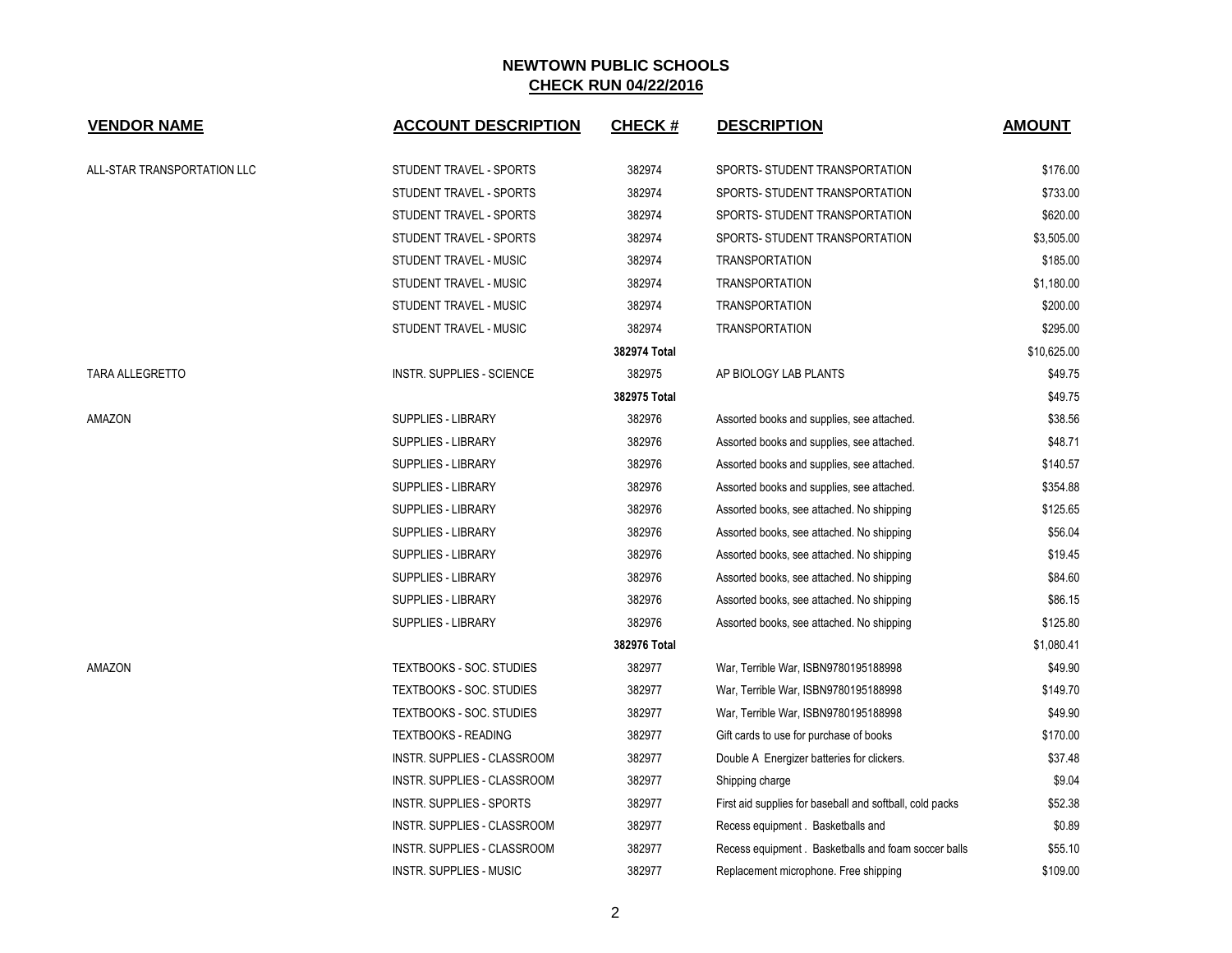| <b>VENDOR NAME</b> | <b>ACCOUNT DESCRIPTION</b>       | <b>CHECK#</b> | <b>DESCRIPTION</b>                                    | <b>AMOUNT</b> |
|--------------------|----------------------------------|---------------|-------------------------------------------------------|---------------|
| AMAZON             | INSTR. SUPPLIES - CLASSROOM      | 382977        | Replacement backpacks for medicines for DC Trip       | \$50.44       |
|                    |                                  | 382977 Total  |                                                       | \$733.83      |
| AMAZON             | INSTR. SUPPLIES - COMPUTER ED.   | 382978        | Panasonic Headphones HT21-Black/Silver                | \$198.50      |
|                    | INSTR. SUPPLIES - COMPUTER ED.   | 382978        | 8pk AA rechargeable batteries                         | \$32.94       |
|                    | INSTR. SUPPLIES - COMPUTER ED.   | 382978        | Panasonic Headphones HT21-Black/Silver                | \$26.55       |
|                    | INSTR. SUPPLIES - COMPUTER ED.   | 382978        | Nikon Coolpix L32 Digital Camera -5x wide angle       | \$629.65      |
|                    | INSTR. SUPPLIES - COMPUTER ED.   | 382978        | UC-E16 USB Cables                                     | \$82.18       |
|                    | INSTR. SUPPLIES - COMPUTER ED.   | 382978        | Ozobot 2.0 bit, dual pk (black & white)               | \$114.99      |
|                    | STAFF TRAIN. - MATH              | 382978        | Duracel MN1500 AA 100pk batteries                     | \$35.58       |
|                    | STAFF TRAIN. - MATH              | 382978        | LED Flashlight Torch 7w 350lm                         | \$17.99       |
|                    | INSTR. SUPPLIES - MATH           | 382978        | Adjustable focus zoom light lamp                      | \$23.98       |
|                    | <b>INSTR. SUPPLIES - MATH</b>    | 382978        | Graduated measuring cylinders                         | \$100.50      |
|                    | INSTR. SUPPLIES - MATH           | 382978        | Plastic beaker set                                    | \$26.45       |
|                    | <b>INSTR. SUPPLIES - MATH</b>    | 382978        | Educational Insights Play Money                       | \$9.24        |
|                    | INSTR. SUPPLIES - MATH           | 382978        | Adjustable focus zoom light lamp                      | \$23.98       |
|                    | <b>INSTR. SUPPLIES - MATH</b>    | 382978        | Liquid measuring Set                                  | \$50.36       |
|                    | INSTR. SUPPLIES - SCIENCE        | 382978        | Boom whackers C Major Diatonic Scale set              | \$119.94      |
|                    | INSTR. SUPPLIES - SCIENCE        | 382978        | United Scientific DCSET 10 Density Cube set           | \$142.84      |
|                    | INSTR. SUPPLIES - SCIENCE        | 382978        | United Scientific, 8 piece Octave Tuning Forks set    | \$65.70       |
|                    | INSTR. SUPPLIES - SCIENCE        | 382978        | AC Delco AAA Super Alkaline Batteries 100 ct          | \$20.83       |
|                    | INSTR. SUPPLIES - SCIENCE        | 382978        | United Scientific DCSET 10 Density Cube set           | \$195.92      |
|                    | INSTR. SUPPLIES - SCIENCE        | 382978        | United Scientific, 8 piece Octave Tuning Forks set    | \$35.71       |
|                    | <b>INSTR. SUPPLIES - SCIENCE</b> | 382978        | United Scientific, 8 piece Octave Tuning Forks set    | \$35.71       |
|                    |                                  | 382978 Total  |                                                       | \$1,989.54    |
| AMAZON             | INSTR. SUPPLIES - CLASSROOM      | 382979        | Earth day supplies, beads, pipe cleaners and carbon   | \$13.92       |
|                    | INSTR. SUPPLIES - CLASSROOM      | 382979        | estimated shipping                                    | \$6.99        |
|                    | INSTR. SUPPLIES - CLASSROOM      | 382979        | Earth day supplies, beads, pipe cleaners, tank filter | \$44.99       |
|                    | INSTR. SUPPLIES - CLASSROOM      | 382979        | Earth day supplies, beads, pipe cleaners, tank filter | \$10.98       |
|                    | INSTR. SUPPLIES - CLASSROOM      | 382979        | estimated shipping                                    | \$5.38        |
|                    | INSTR. SUPPLIES - CLASSROOM      | 382979        | Earth day supplies, beads, pipe cleaners, tank filter | \$27.92       |
|                    | INSTR. SUPPLIES - CLASSROOM      | 382979        | estimated shipping                                    | \$0.82        |
|                    | INSTR. SUPPLIES - SP. ED. PREK-8 | 382979        | OPEN PO FOR AMAZON SUPPLIES                           | \$89.43       |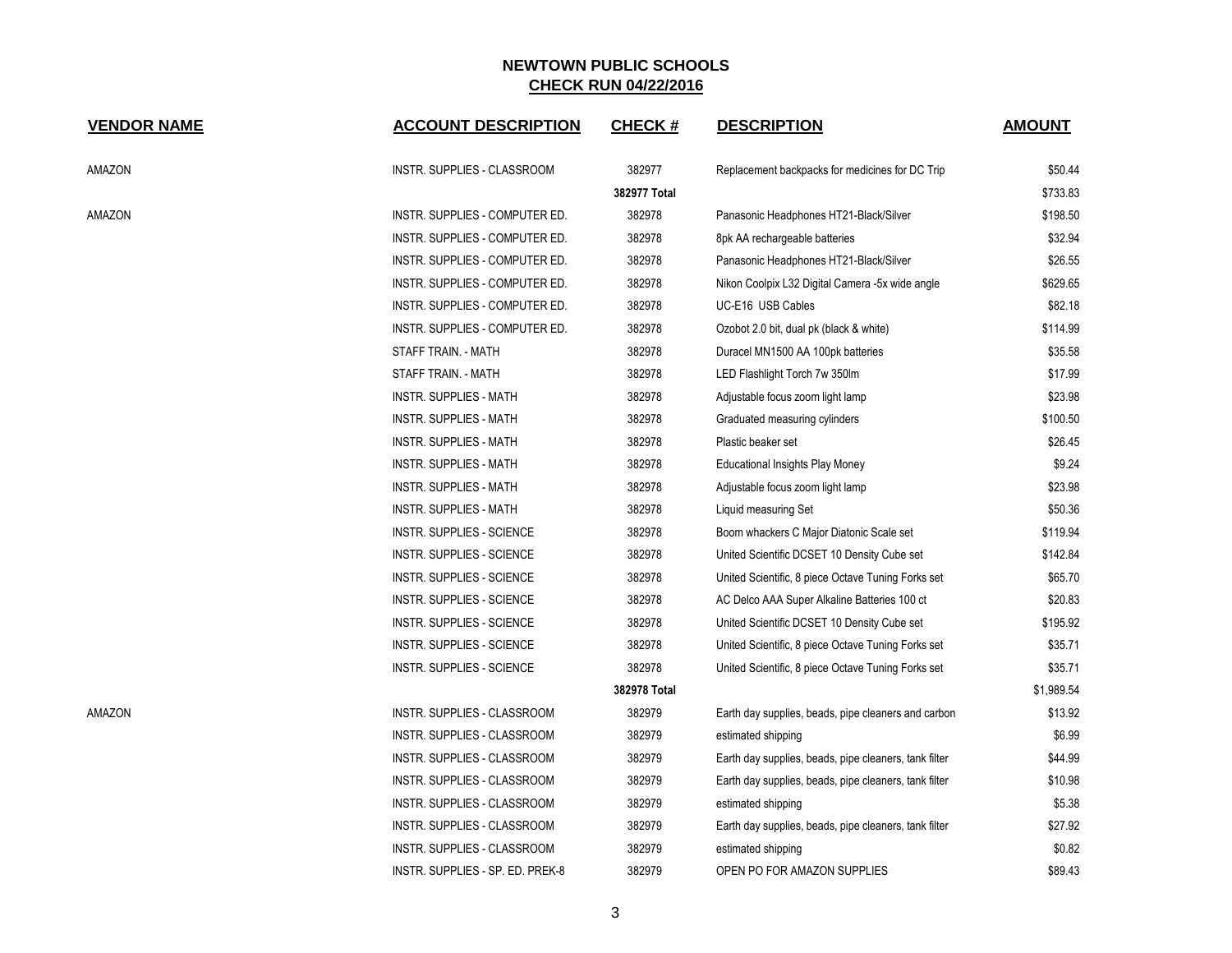| <b>VENDOR NAME</b>           | <b>ACCOUNT DESCRIPTION</b>       | <b>CHECK#</b> | <b>DESCRIPTION</b>                               | <b>AMOUNT</b> |
|------------------------------|----------------------------------|---------------|--------------------------------------------------|---------------|
| AMAZON                       | INSTR. SUPPLIES - SP. ED. PREK-8 | 382979        | OPEN PO FOR AMAZON SUPPLIES                      | \$35.90       |
|                              | INSTR. SUPPLIES - SP. ED. PREK-8 | 382979        | OPEN PO FOR AMAZON SUPPLIES                      | \$47.21       |
|                              |                                  | 382979 Total  |                                                  | \$283.54      |
| AMAZON                       | INSTR. SUPPLIES - CLASSROOM      | 382980        | <b>TECHCLUB</b>                                  | \$13.59       |
|                              | INSTR. SUPPLIES - CLASSROOM      | 382980        | <b>HEMMA</b>                                     | \$18.98       |
|                              | INSTR. SUPPLIES - CLASSROOM      | 382980        | <b>TECHCLUB</b>                                  | \$26.97       |
|                              | INSTR. SUPPLIES - WORLD LANG.    | 382980        | 2 QUANTITY: AMAZONBSICS COMPUTER SPEAKERS        | \$27.98       |
|                              | <b>INSTR. SUPPLIES - ENGLISH</b> | 382980        | Oxford English Dictionary                        | \$16.09       |
|                              | <b>INSTR. SUPPLIES - ENGLISH</b> | 382980        | Drawer-door holder                               | \$5.99        |
|                              | <b>INSTR. SUPPLIES - ENGLISH</b> | 382980        | <b>SHIPPING</b>                                  | \$1.02        |
|                              | INSTR. SUPPLIES - SOC. STUDIES   | 382980        | 1-VLT-XD520LP MITSUBISHI PROJ LAMP ORIGINAL      | \$184.24      |
|                              | <b>INSTR. SUPPLIES - ENGLISH</b> | 382980        | DVD SUMMER OF 42                                 | \$14.49       |
|                              | TEXTBOOKS - BUSINESS ED.         | 382980        | THE GAME MAKER APPRENTICE                        | \$362.18      |
|                              | TEXTBOOKS - BUSINESS ED.         | 382980        | THE GAME MAKER APPRENTICE                        | \$103.48      |
|                              | TEXTBOOKS - TECH ED.             | 382980        | SOLIDWORKS 2016 TUTORIAL WITH VIDEO              | \$50.74       |
|                              | INSTR. SUPPLIES - SOC. STUDIES   | 382980        | 1- VTL-XD520LP MITSUBISHI PROJ. LAMP REPLACEMENT | \$184.24      |
|                              | INSTR. SUPPLIES - WORLD LANG.    | 382980        | 1 - SAMSUNG C500-RF 1080p HDMI                   | \$59.99       |
|                              | INSTR. SUPPLIES - WORLD LANG.    | 382980        | 1 - SAMSUNG C500-RF 1080p HDMI                   | \$5.90        |
|                              | <b>INSTR. SUPPLIES - ENGLISH</b> | 382980        | 9780465062942 AP Stylebook                       | \$42.87       |
|                              | <b>INSTR. SUPPLIES - ENGLISH</b> | 382980        | BLN105 S pens                                    | \$46.80       |
|                              |                                  | 382980 Total  |                                                  | \$1,165.55    |
| AQUARION WATER COMPANY OF CT | WATER - H.                       | 382981        | WATER 200332183 25. THOU G                       | \$295.51      |
|                              | WATER - M.G.                     | 382981        | WATER 200331002 39. THOU GAL                     | \$368.79      |
|                              | WATER - M.S.                     | 382981        | WATER 200330637 83. THOU GAL                     | \$599.13      |
|                              | WATER - H.S.                     | 382981        | WATER 200328870 209. THOU G                      | \$1,258.74    |
|                              |                                  | 382981 Total  |                                                  | \$2,522.17    |
| ASSOCIATED REFUSE HAULERS    | <b>REFUSE REMOVAL</b>            | 382982        | REFUSE REMOVAL - ALL SCHOOLS 2015-2016           | \$7,508.07    |
|                              | <b>REFUSE REMOVAL</b>            | 382982        | CARDBOARD RECYCLING 2015-2016                    | \$100.00      |
|                              | <b>REFUSE REMOVAL</b>            | 382982        | CARDBOARD RECYCLING 2015-2016                    | \$161.00      |
|                              | <b>REFUSE REMOVAL</b>            | 382982        | CARDBOARD RECYCLING 2015-2016                    | \$100.00      |
|                              | <b>REFUSE REMOVAL</b>            | 382982        | CARDBOARD RECYCLING 2015-2016                    | \$172.00      |
|                              | <b>REFUSE REMOVAL</b>            | 382982        | CARDBOARD RECYCLING 2015-2016                    | \$197.00      |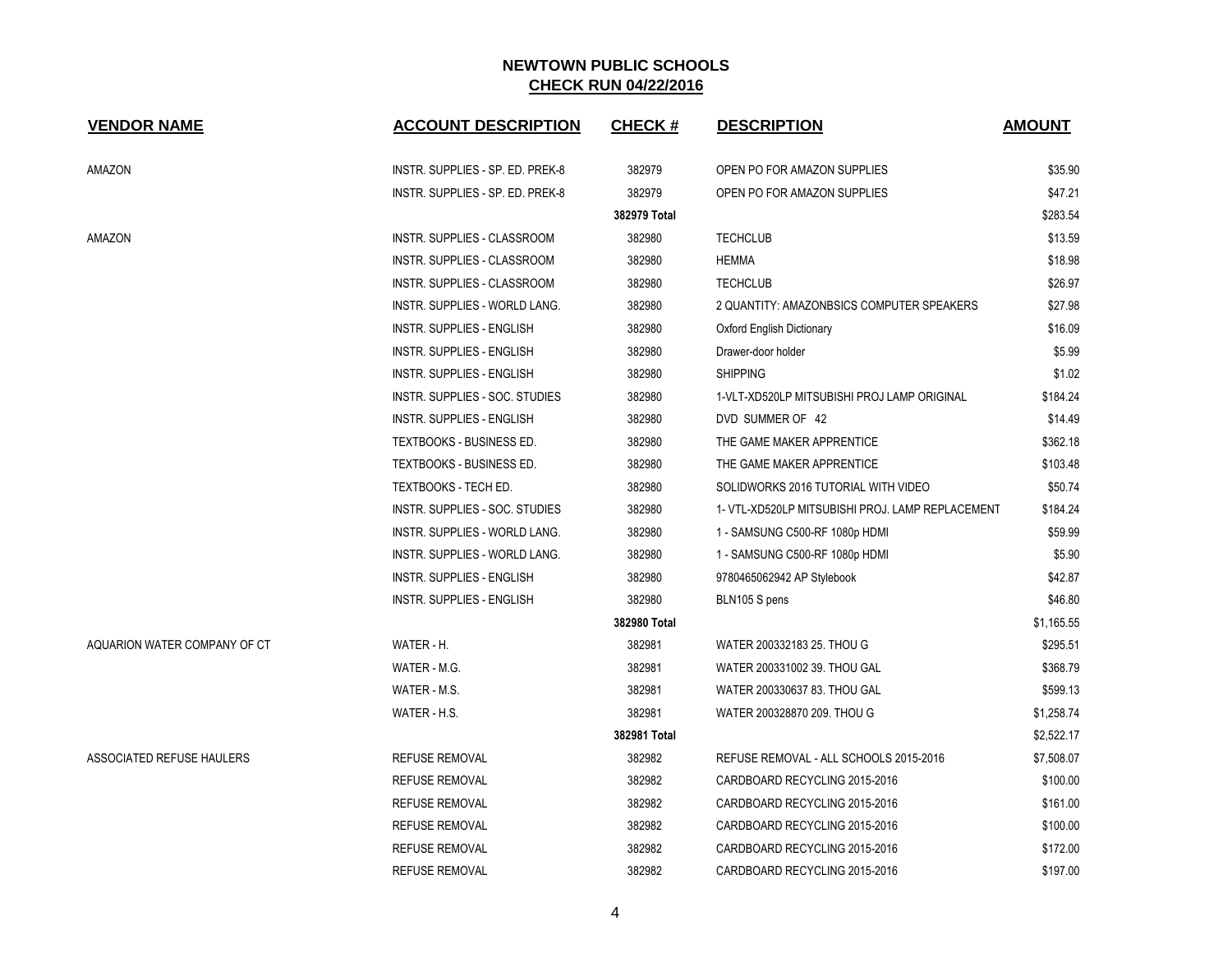| <b>VENDOR NAME</b>                 | <b>ACCOUNT DESCRIPTION</b>           | <b>CHECK#</b> | <b>DESCRIPTION</b>                                     | <b>AMOUNT</b> |
|------------------------------------|--------------------------------------|---------------|--------------------------------------------------------|---------------|
| <b>ASSOCIATED REFUSE HAULERS</b>   | <b>REFUSE REMOVAL</b>                | 382982        | CARDBOARD RECYCLING 2015-2016                          | \$197.00      |
|                                    | <b>REFUSE REMOVAL</b>                | 382982        | CARDBOARD RECYCLING 2015-2016                          | \$380.00      |
|                                    |                                      | 382982 Total  |                                                        | \$8,815.07    |
| ATRION NETWORKING CORPORATION      | EQUIPMENT - INFO. TECH.              | 382983        | Atrions Project Managed Professional - Cisco Upgrade   | \$3,445.63    |
|                                    |                                      | 382983 Total  |                                                        | \$3,445.63    |
| AUDIO VIDEO TECHNOLOGIES INC.      | REPAIRS - INFO. TECH.                | 382984        | Repairs for cables and wiring - and replacement cables | \$280.00      |
|                                    |                                      | 382984 Total  |                                                        | \$280.00      |
| AUTO HOME COMMERCIAL               | <b>EMERGENCY REPAIRS - M.G.</b>      | 382985        | PA SYSTEM / CLOCK REPAIRS - MG                         | \$824.15      |
|                                    | <b>EMERGENCY REPAIRS - H.S.</b>      | 382985        | PA SYSTEM / CLOCK REPAIRS - NHS                        | \$580.12      |
|                                    | <b>EMERGENCY REPAIRS - H.S.</b>      | 382985        | PA SYSTEM / CLOCK REPAIRS - NHS                        | \$290.06      |
|                                    |                                      | 382985 Total  |                                                        | \$1,694.33    |
| <b>JESSE BAILEY</b>                | <b>B&amp;G SUPPLIES - CUSTODIAL</b>  | 382986        | SHOES (60068)                                          | \$150.00      |
|                                    |                                      | 382986 Total  |                                                        | \$150.00      |
| <b>BEACON GRAPHICS LLC</b>         | INSTR. SUPPLIES - TECH ED.           | 382987        | THERMOFLEX PAPER- SEE CART                             | \$85.05       |
|                                    |                                      | 382987 Total  |                                                        | \$85.05       |
| <b>JILL BRACKSIECK</b>             | STAFF TRAIN. - STAFF DEVELOP.        | 382988        | <b>SCIENCE PD</b>                                      | \$42.50       |
|                                    |                                      | 382988 Total  |                                                        | \$42.50       |
| BREWSTER PAINT & DECORATING CENTER | <b>B&amp;G SUPPLIES - CUSTODIAL</b>  | 382989        | SWIMMING POOL PAINT - NHS                              | \$1,021.28    |
|                                    |                                      | 382989 Total  |                                                        | \$1,021.28    |
| <b>CANYON CREEK</b>                | CONTRACTED SERV. - CLASSRM           | 382990        | ON-LINE PARENT CONFERENCE FEES                         | \$533.00      |
|                                    |                                      | 382990 Total  |                                                        | \$533.00      |
| <b>WAYNE CIACCIA</b>               | <b>B&amp;G SUPPLIES - CUSTODIAL</b>  | 382991        | SHOES (60068)                                          | \$50.00       |
|                                    |                                      | 382991 Total  |                                                        | \$50.00       |
| CREATIVE MUSIC & ARTS LLC          | <b>REPAIRS - MUSIC</b>               | 382992        | Repair student Cello 3/4 Srl # 7225482                 | \$45.00       |
|                                    | <b>REPAIRS - MUSIC</b>               | 382992        | Repair student Cello 3/4 Srl # 7225485                 | \$35.00       |
|                                    |                                      | 382992 Total  |                                                        | \$80.00       |
| <b>CRYSTAL ROCK</b>                | INSTR. SUPPLIES - CLASSROOM          | 382993        | Delivery of 17 5-gallon Water Bottles, per month       | \$56.25       |
|                                    | INSTR. SUPPLIES - CLASSROOM          | 382993        | for rental of water cooler/heater.                     | \$5.00        |
|                                    |                                      | 382993 Total  |                                                        | \$61.25       |
| <b>JENNIFER DAVIDSON</b>           | <b>INSTR. SUPPLIES - WORLD LANG.</b> | 382994        | <b>MARDI GRAS CELEBRATION</b>                          | \$79.88       |
|                                    |                                      | 382994 Total  |                                                        | \$79.88       |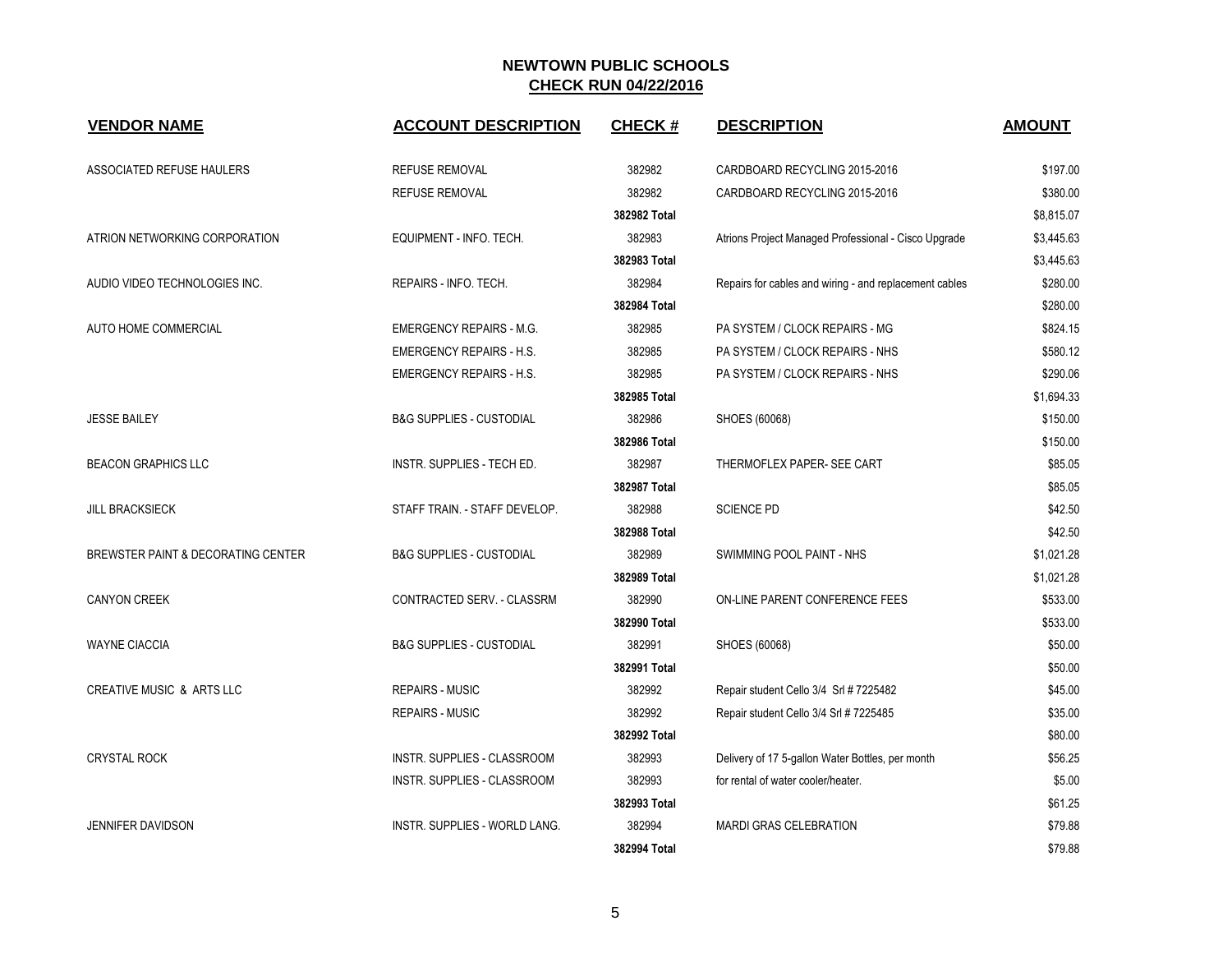| <b>VENDOR NAME</b>               | <b>ACCOUNT DESCRIPTION</b>               | <b>CHECK#</b> | <b>DESCRIPTION</b>                           | <b>AMOUNT</b> |
|----------------------------------|------------------------------------------|---------------|----------------------------------------------|---------------|
| EAGLE FENCE & GUARDRAIL          | B. & G. REPAIRS - H.S.                   | 382995        | REPLACE BASEBALL DUGOUT FENCING              | \$4,500.00    |
|                                  |                                          | 382995 Total  |                                              | \$4,500.00    |
| <b>EAST RIVER ENERGY INC.</b>    | FUEL OIL - GEN.                          | 382996        | OIL 5037H 266.0 GAL                          | \$795.35      |
|                                  | FUEL OIL - H.S.                          | 382996        | OIL 5037H 1002.0 GAL                         | \$2,995.97    |
|                                  |                                          | 382996 Total  |                                              | \$3,791.32    |
| <b>EASTCONN</b>                  | STAFF TRAIN. - INFO. TECH.               | 382997        | Training session - PowerSchool Security      | \$50.00       |
|                                  |                                          | 382997 Total  |                                              | \$50.00       |
| <b>EDUCATION CONNECTION</b>      | TRANS. - OUT-OF-DISTRICT                 | 382998        | <b>TRANSPORTATION SERV MARCH 2016</b>        | \$87,303.00   |
|                                  |                                          | 382998 Total  |                                              | \$87,303.00   |
| ELITE ROOFING & RESTORATION LLC  | B. & G. REPAIRS - H.S.                   | 382999        | ROOF REPAIR H/S 03/07/2016                   | \$2,667.50    |
|                                  | B. & G. REPAIRS - H.S.                   | 382999        | ROOF REPAIR H/S 03/01/2016                   | \$4,262.47    |
|                                  | B. & G. REPAIRS - H.S.                   | 382999        | ROOF REPAIR H/S 02/29/2016                   | \$1,892.44    |
|                                  | <b>REPAIR &amp; MAINTENANCE SERVICES</b> | 382999        | ROOF LEAK HAW 02/23/2016                     | \$1,848.52    |
|                                  | <b>REPAIR &amp; MAINTENANCE SERVICES</b> | 382999        | ROOF LEAK HAW 02/11/2016                     | \$2,016.40    |
|                                  |                                          | 382999 Total  |                                              | \$12,687.33   |
| <b>KRISTEN ESPITEE</b>           | STAFF TRAVEL - PUPIL SERV.               | 383000        | <b>TRAVEL</b>                                | \$264.60      |
|                                  |                                          | 383000 Total  |                                              | \$264.60      |
| F & M ELECTRICAL SUPPLY CO, INC. | B. & G. REPAIRS - H.S.                   | 383001        | WIRING FOR FRY LATER AT CONCESSION STAND     | \$927.47      |
|                                  | B. & G. REPAIRS - RIS.                   | 383001        | <b>STAIRWELL LIGHTS - RIS</b>                | (\$197.50)    |
|                                  | B. & G. REPAIRS - RIS.                   | 383001        | STAIRWELL LIGHTS - RIS                       | \$1,700.35    |
|                                  | <b>EMERGENCY REPAIRS - H.S.</b>          | 383001        | <b>BREAKER REPAIR/TIMECLOCK - GREENHOUSE</b> | \$234.48      |
|                                  | <b>EMERGENCY REPAIRS - M.G.</b>          | 383001        | BOYS LAV LIGHT REPAIR - MG                   | \$45.71       |
|                                  | B. & G. REPAIRS - M.S.                   | 383001        | <b>BULBS - NMS</b>                           | \$191.10      |
|                                  |                                          | 383001 Total  |                                              | \$2,901.61    |
| <b>FAIR AUTO SUPPLY</b>          | <b>REPAIRS - MAINT.</b>                  | 383002        | FOR MAINT VEHICLE REPAIR PARTS               | \$12.28       |
|                                  | <b>REPAIRS - MAINT.</b>                  | 383002        | FOR MAINT VEHICLE REPAIR PARTS               | \$17.89       |
|                                  | <b>REPAIRS - MAINT.</b>                  | 383002        | FOR MAINT VEHICLE REPAIR PARTS               | \$21.38       |
|                                  |                                          | 383002 Total  |                                              | \$51.55       |
| FOLLETT SCHOOL SOLUTIONS INC.    | <b>TEXTBOOKS - ENGLISH</b>               | 383003        | 0679755330 RAISIN IN THE SUN (HARDCOVER)     | \$533.40      |
|                                  | <b>TEXTBOOKS - ENGLISH</b>               | 383003        | 9780743273565 GREAT GATSBY (HARDCOVER)       | \$425.40      |
|                                  | <b>TEXTBOOKS - ENGLISH</b>               | 383003        | 9780486278025 MACBETH (hardcover)            | \$527.40      |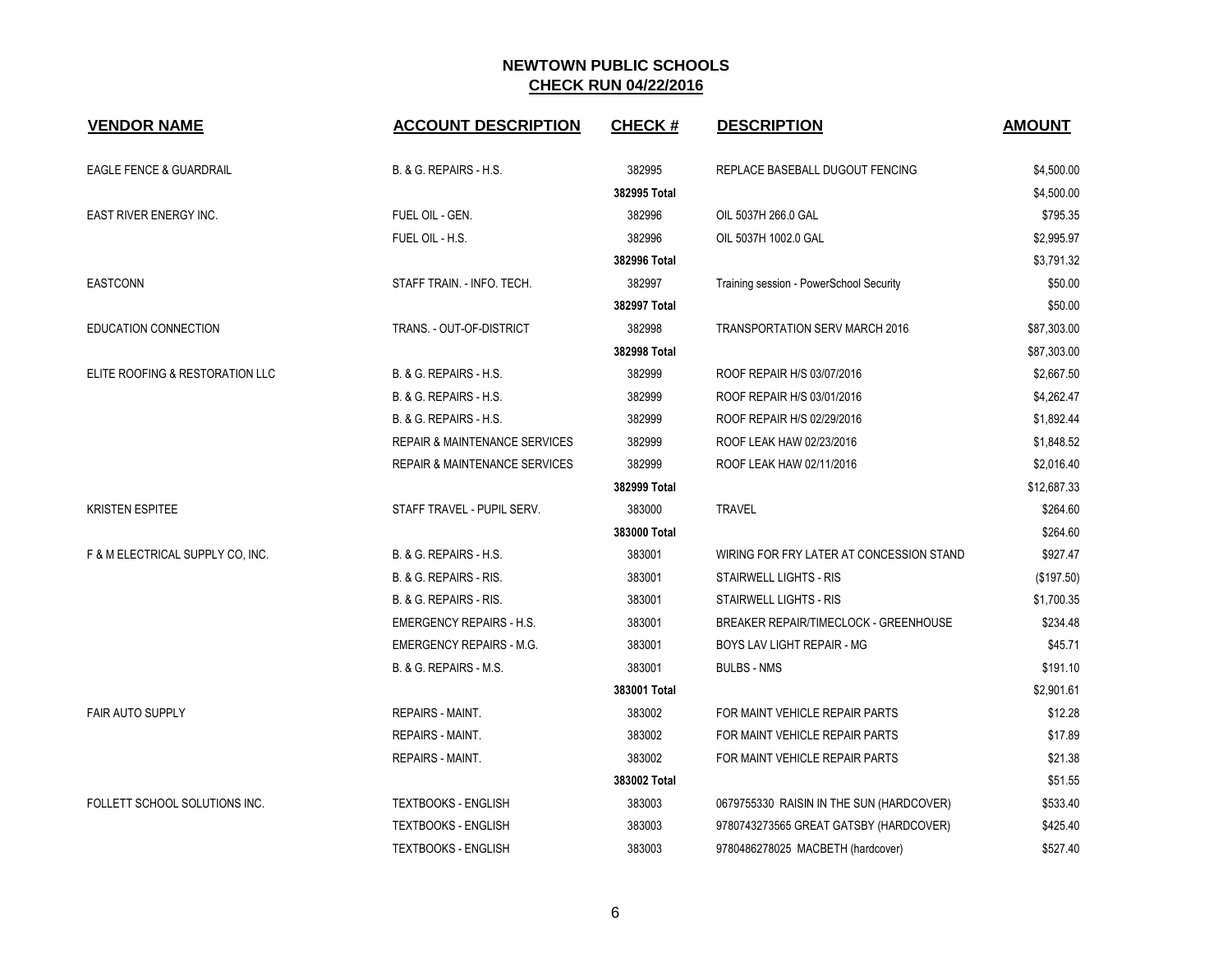| <b>VENDOR NAME</b>            | <b>ACCOUNT DESCRIPTION</b>          | <b>CHECK#</b> | <b>DESCRIPTION</b>                                  | <b>AMOUNT</b> |
|-------------------------------|-------------------------------------|---------------|-----------------------------------------------------|---------------|
| FOLLETT SCHOOL SOLUTIONS INC. | <b>TEXTBOOKS - ENGLISH</b>          | 383003        | 978014481341 DEATH OF A SALESMAN                    | \$399.60      |
|                               |                                     | 383003 Total  |                                                     | \$1,885.80    |
| FOLLETT SCHOOL SOLUTIONS INC. | SUPPLIES - LIBRARY                  | 383004        | Book Order Per Quote #8671849.                      | \$320.86      |
|                               | SUPPLIES - LIBRARY                  | 383004        | 2017 Nutmeg Intermediate books. Please see attached | \$231.22      |
|                               | <b>SUPPLIES - LIBRARY</b>           | 383004        | 1,000 Laser printed barcode labels MEDIA CENTER     | \$80.00       |
|                               | SUPPLIES - LIBRARY                  | 383004        | shipping                                            | \$4.07        |
|                               |                                     | 383004 Total  |                                                     | \$636.15      |
| <b>CLARE FRANCKE</b>          | INSTR. SUPPLIES - GUIDANCE          | 383005        | OFFICE STAMPS PADS                                  | \$204.93      |
|                               |                                     | 383005 Total  |                                                     | \$204.93      |
| <b>FRONTIER</b>               | <b>TELEPHONE &amp; CABLE</b>        | 383006        | TELEPHONE SERV 2015/16                              | \$786.18      |
|                               |                                     | 383006 Total  |                                                     | \$786.18      |
| <b>FRONTIER</b>               | <b>TELEPHONE &amp; CABLE</b>        | 383007        | TELEPHONE SERV 2015/16                              | \$308.28      |
|                               |                                     | 383007 Total  |                                                     | \$308.28      |
| THE GARLAND COMPANY INC.      | CAPITAL OUTLAY                      | 383008        | HIGH SCHOOL - CIP - ROOF RESTORATION                | \$4,950.00    |
|                               |                                     | 383008 Total  |                                                     | \$4,950.00    |
| <b>GOPHER</b>                 | INSTR. SUPPLIES - HEALTH ED.        | 383009        | Blue Ultra fit Stability Balls - GY71-021           | \$53.90       |
|                               | INSTR. SUPPLIES - HEALTH ED.        | 383009        | Red Ultra fit Stability Ball - GY71-022             | \$29.95       |
|                               | INSTR. SUPPLIES - HEALTH ED.        | 383009        | Shipping                                            | \$14.25       |
|                               |                                     | 383009 Total  |                                                     | \$98.10       |
| <b>GRAINGER</b>               | B. & G. REPAIRS - M.S.              | 383010        | <b>CLASSROOM HEAT REPAIR - NMS</b>                  | \$383.36      |
|                               | INSTR. SUPPLIES - TECH ED.          | 383010        | <b>TUBING WELDED</b>                                | \$232.70      |
|                               |                                     | 383010 Total  |                                                     | \$616.06      |
| HAT CITY PAPER & SUPPLY CO.   | <b>B&amp;G SUPPLIES - CUSTODIAL</b> | 383011        | PAPER PRODUCTS, HAND CLEANER                        | \$1,478.00    |
|                               | <b>B&amp;G SUPPLIES - CUSTODIAL</b> | 383011        | PAPER PRODUCTS/HAND CLEANER - ALL SCHOOLS           | \$425.00      |
|                               | <b>B&amp;G SUPPLIES - CUSTODIAL</b> | 383011        | PAPER PRODUCTS/HAND CLEANER - ALL SCHOOLS           | \$7,576.00    |
|                               |                                     | 383011 Total  |                                                     | \$9,479.00    |
| HB COMMUNICATIONS INC.        | INSTR. SUPPLIES - COMPUTER ED.      | 383012        | Epson America V13H010L88 Replacement lamp           | \$237.00      |
|                               |                                     | 383012 Total  |                                                     | \$237.00      |
| <b>HEINEMANN</b>              | TEXTBOOKS - CURR. DEVELOP.          | 383013        | Misc. Titles see attached                           | \$1,610.40    |
|                               |                                     | 383013 Total  |                                                     | \$1,610.40    |
| <b>ERIK HOLST - GRUBBE</b>    | STAFF TRAVEL - CLASSROOM            | 383014        | TRAVEL AIRFARE DECA NATIONAL                        | \$623.00      |
|                               |                                     | 383014 Total  |                                                     | \$623.00      |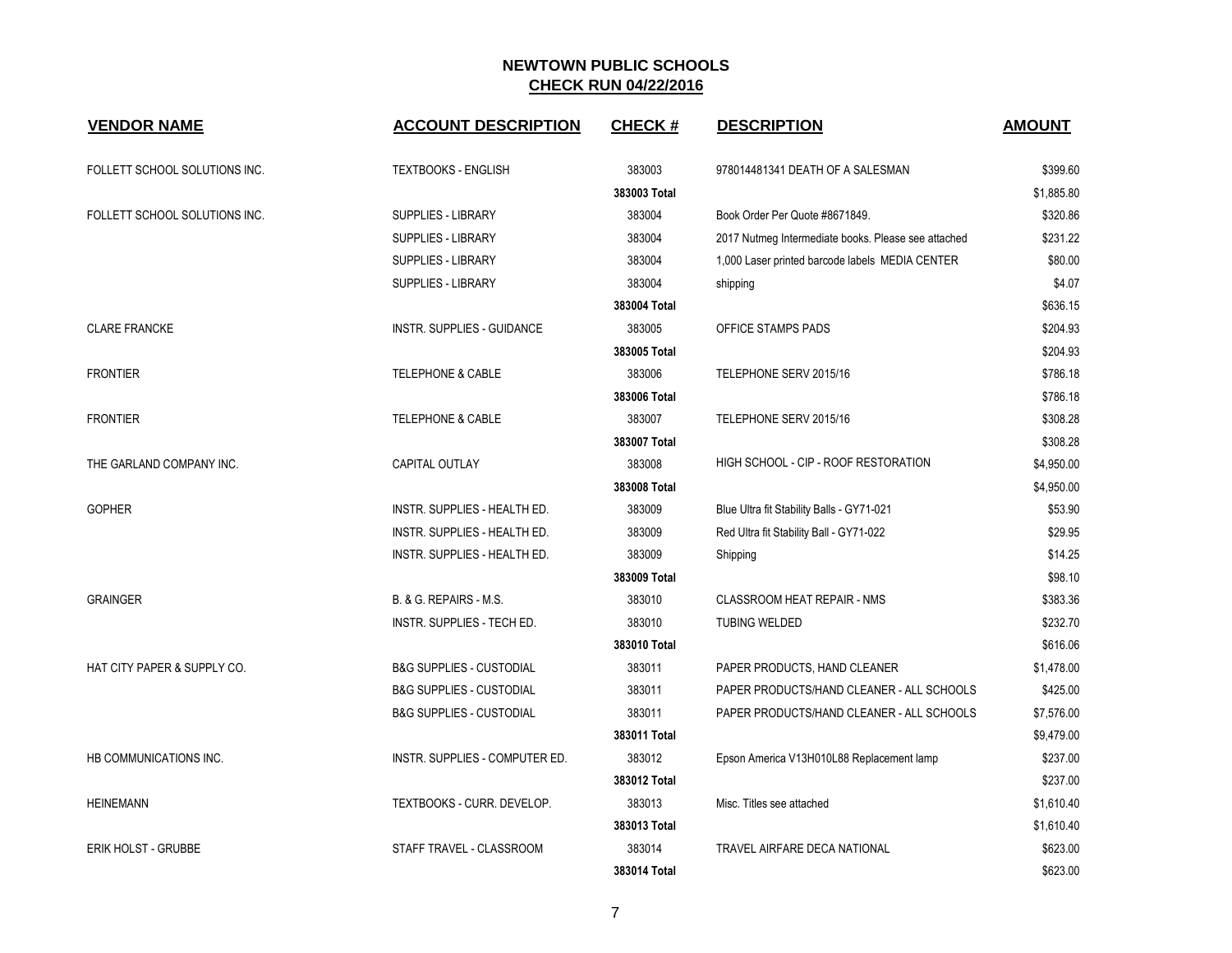| <b>VENDOR NAME</b>              | <b>ACCOUNT DESCRIPTION</b>          | <b>CHECK#</b> | <b>DESCRIPTION</b>                                | <b>AMOUNT</b> |
|---------------------------------|-------------------------------------|---------------|---------------------------------------------------|---------------|
| ROB HUGGLER                     | <b>B&amp;G SUPPLIES - CUSTODIAL</b> | 383015        | SHOES (60068)                                     | \$96.72       |
|                                 |                                     | 383015 Total  |                                                   | \$96.72       |
| HUGH'S MECHANICAL EQUIPMENT LLC | PROF. SERV. - B. & G.               | 383016        | UNDERGROUND TANK INSPECTIONS                      | \$1,350.00    |
|                                 |                                     | 383016 Total  |                                                   | \$1,350.00    |
| HYDRO TECHNOLOGIES, INC.        | PROF. SERV. - B. & G.               | 383017        | WATER TESTING FOR BACTERIA - HOM                  | \$55.00       |
|                                 |                                     | 383017 Total  |                                                   | \$55.00       |
| <b>INTEGRITY PIANO SERVICE</b>  | <b>REPAIRS - MUSIC</b>              | 383018        | Piano tuning - Yamaha P22 #280094 - Cafeteria     | \$135.00      |
|                                 |                                     | 383018 Total  |                                                   | \$135.00      |
| <b>INTERNET SAFETY CONCEPTS</b> | STAFF TRAIN. - SECURITY             | 383019        | Responsible Internet/Social Media Parent-Oriented | \$1,000.00    |
|                                 |                                     | 383019 Total  |                                                   | \$1,000.00    |
| KIMBERLEY JONES                 | CONTRACTED SERV. - SUPER.           | 383020        | <b>FINGERPRINTS REIMB</b>                         | \$15.00       |
|                                 |                                     | 383020 Total  |                                                   | \$15.00       |
| EUGENE LANGLOIS                 | <b>B&amp;G SUPPLIES - CUSTODIAL</b> | 383021        | SHOES (60068)                                     | \$148.89      |
|                                 |                                     | 383021 Total  |                                                   | \$148.89      |
| MAGNAKLEEN SERVICES LLC         | <b>B&amp;G SUPPLIES - CUSTODIAL</b> | 383022        | MOP / RUG SERVICE (ALL SCHOOLS) - 2015-2016       | \$47.15       |
|                                 | <b>B&amp;G SUPPLIES - CUSTODIAL</b> | 383022        | MOP / RUG SERVICE (ALL SCHOOLS) - 2015-2016       | \$60.65       |
|                                 | <b>B&amp;G SUPPLIES - CUSTODIAL</b> | 383022        | MOP / RUG SERVICE (ALL SCHOOLS) - 2015-2016       | \$21.50       |
|                                 | <b>B&amp;G SUPPLIES - CUSTODIAL</b> | 383022        | MOP / RUG SERVICE (ALL SCHOOLS) - 2015-2016       | \$30.65       |
|                                 | <b>B&amp;G SUPPLIES - CUSTODIAL</b> | 383022        | MOP / RUG SERVICE (ALL SCHOOLS) - 2015-2016       | \$28.25       |
|                                 | <b>B&amp;G SUPPLIES - CUSTODIAL</b> | 383022        | MOP / RUG SERVICE (ALL SCHOOLS) - 2015-2016       | \$109.70      |
|                                 | <b>B&amp;G SUPPLIES - CUSTODIAL</b> | 383022        | MOP / RUG SERVICE (ALL SCHOOLS) - 2015-2016       | \$33.80       |
|                                 | <b>B&amp;G SUPPLIES - CUSTODIAL</b> | 383022        | MOP / RUG SERVICE (ALL SCHOOLS) - 2015-2016       | \$47.15       |
|                                 | <b>B&amp;G SUPPLIES - CUSTODIAL</b> | 383022        | MOP / RUG SERVICE (ALL SCHOOLS) - 2015-2016       | \$60.65       |
|                                 | <b>B&amp;G SUPPLIES - CUSTODIAL</b> | 383022        | MOP / RUG SERVICE (ALL SCHOOLS) - 2015-2016       | \$21.50       |
|                                 | <b>B&amp;G SUPPLIES - CUSTODIAL</b> | 383022        | MOP / RUG SERVICE (ALL SCHOOLS) - 2015-2016       | \$30.65       |
|                                 | <b>B&amp;G SUPPLIES - CUSTODIAL</b> | 383022        | MOP / RUG SERVICE (ALL SCHOOLS) - 2015-2016       | \$28.25       |
|                                 | <b>B&amp;G SUPPLIES - CUSTODIAL</b> | 383022        | MOP / RUG SERVICE (ALL SCHOOLS) - 2015-2016       | \$109.70      |
|                                 | <b>B&amp;G SUPPLIES - CUSTODIAL</b> | 383022        | MOP / RUG SERVICE (ALL SCHOOLS) - 2015-2016       | \$33.80       |
|                                 | <b>B&amp;G SUPPLIES - CUSTODIAL</b> | 383022        | MOP / RUG SERVICE (ALL SCHOOLS) - 2015-2016       | \$130.00      |
|                                 | <b>B&amp;G SUPPLIES - CUSTODIAL</b> | 383022        | MOP / RUG SERVICE (ALL SCHOOLS) - 2015-2016       | \$166.50      |
|                                 | <b>B&amp;G SUPPLIES - CUSTODIAL</b> | 383022        | MOP / RUG SERVICE (ALL SCHOOLS) - 2015-2016       | \$48.50       |
|                                 | <b>B&amp;G SUPPLIES - CUSTODIAL</b> | 383022        | MOP / RUG SERVICE (ALL SCHOOLS) - 2015-2016       | \$26.00       |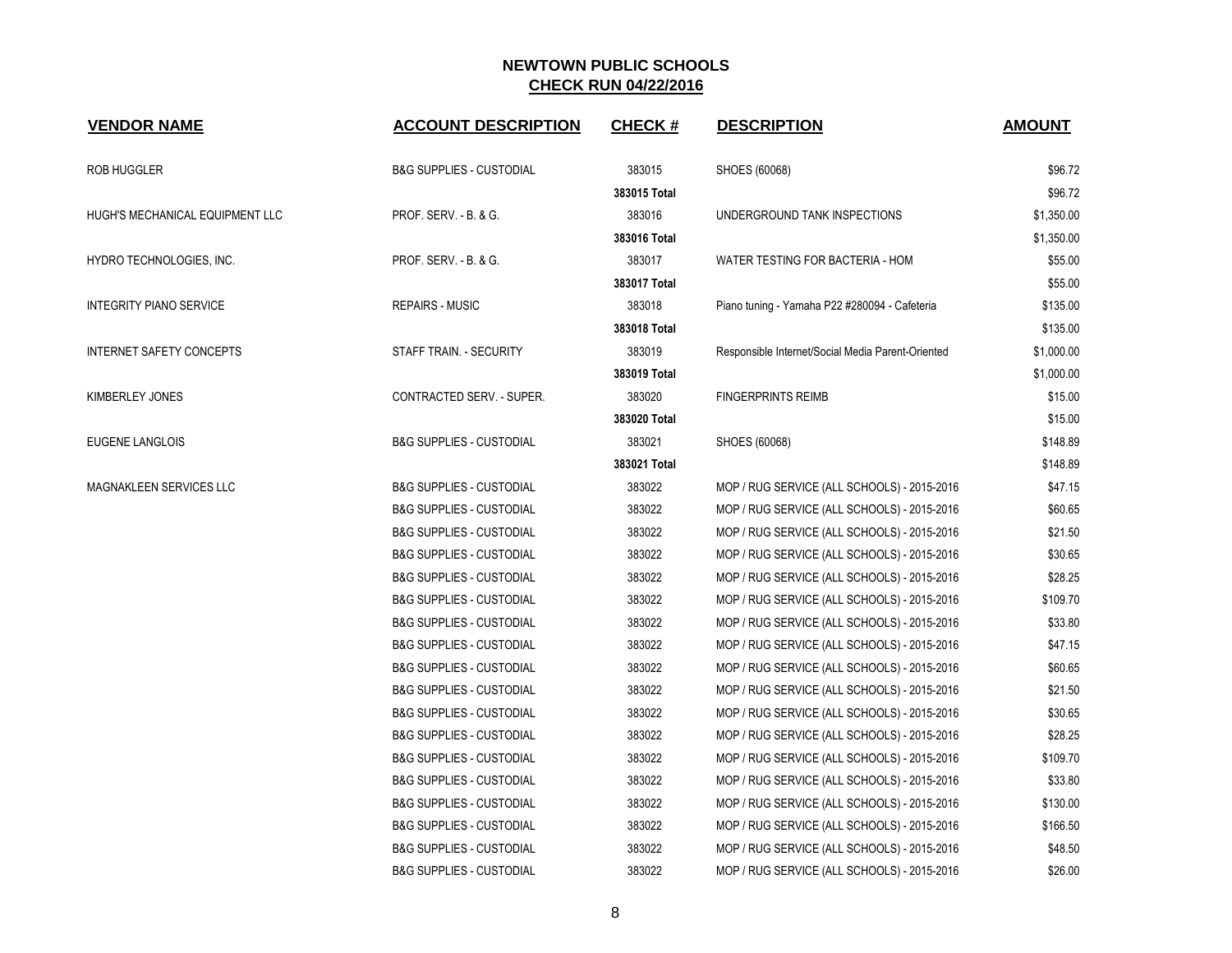| <b>VENDOR NAME</b>      | <b>ACCOUNT DESCRIPTION</b>          | <b>CHECK#</b> | <b>DESCRIPTION</b>                          | <b>AMOUNT</b> |
|-------------------------|-------------------------------------|---------------|---------------------------------------------|---------------|
| MAGNAKLEEN SERVICES LLC | <b>B&amp;G SUPPLIES - CUSTODIAL</b> | 383022        | MOP / RUG SERVICE (ALL SCHOOLS) - 2015-2016 | \$36.00       |
|                         | <b>B&amp;G SUPPLIES - CUSTODIAL</b> | 383022        | MOP / RUG SERVICE (ALL SCHOOLS) - 2015-2016 | \$18.00       |
|                         | <b>B&amp;G SUPPLIES - CUSTODIAL</b> | 383022        | MOP / RUG SERVICE (ALL SCHOOLS) - 2015-2016 | \$144.00      |
|                         | <b>B&amp;G SUPPLIES - CUSTODIAL</b> | 383022        | MOP / RUG SERVICE (ALL SCHOOLS) - 2015-2016 | \$130.00      |
|                         | <b>B&amp;G SUPPLIES - CUSTODIAL</b> | 383022        | MOP / RUG SERVICE (ALL SCHOOLS) - 2015-2016 | \$166.50      |
|                         | <b>B&amp;G SUPPLIES - CUSTODIAL</b> | 383022        | MOP / RUG SERVICE (ALL SCHOOLS) - 2015-2016 | \$48.50       |
|                         | <b>B&amp;G SUPPLIES - CUSTODIAL</b> | 383022        | MOP / RUG SERVICE (ALL SCHOOLS) - 2015-2016 | \$26.00       |
|                         | <b>B&amp;G SUPPLIES - CUSTODIAL</b> | 383022        | MOP / RUG SERVICE (ALL SCHOOLS) - 2015-2016 | \$36.00       |
|                         | <b>B&amp;G SUPPLIES - CUSTODIAL</b> | 383022        | MOP / RUG SERVICE (ALL SCHOOLS) - 2015-2016 | \$18.00       |
|                         | <b>B&amp;G SUPPLIES - CUSTODIAL</b> | 383022        | MOP / RUG SERVICE (ALL SCHOOLS) - 2015-2016 | \$144.00      |
|                         |                                     | 383022 Total  |                                             | \$1,801.40    |
| W.B. MASON., INC.       | OFF. SUPPLIES - BUS. SERV.          | 383023        | <b>WATER 2015/16</b>                        | (\$78.00)     |
|                         | OFF. SUPPLIES - BUS. SERV.          | 383023        | <b>WATER 2015/16</b>                        | (\$6.00)      |
|                         | <b>INSTR. SUPPLIES - ENGLISH</b>    | 383023        | See Attached List                           | (\$15.90)     |
|                         | <b>INSTR. SUPPLIES - ENGLISH</b>    | 383023        | See Attached List                           | (\$8.78)      |
|                         | INSTR. SUPPLIES - ENGLISH           | 383023        | See Attached List                           | \$57.46       |
|                         | INSTR. SUPPLIES - ENGLISH           | 383023        | See Attached List                           | \$15.90       |
|                         | INSTR. SUPPLIES - ENGLISH           | 383023        | See attached list                           | \$53.32       |
|                         |                                     | 383023 Total  |                                             | \$18.00       |
| MELIORA ACADEMY INC.    | TUITION - OUT-OF-DISTRICT           | 383024        | TUITION - OUT-OF-DISTRICT                   | \$15,015.00   |
|                         |                                     | 383024 Total  |                                             | \$15,015.00   |
| E. A. MORSE & CO. INC.  | <b>B&amp;G SUPPLIES - CUSTODIAL</b> | 383025        | NABC / GREEN SOL CLEANER - CUST SUPPLIES    | \$108.64      |
|                         |                                     | 383025 Total  |                                             | \$108.64      |
| <b>MUSIC IN MOTION</b>  | <b>INSTR. SUPPLIES - MUSIC</b>      | 383026        | Boomwhacker mallets #2860                   | \$79.50       |
|                         | <b>INSTR. SUPPLIES - MUSIC</b>      | 383026        | Music Symbols #1260                         | \$3.95        |
|                         | <b>INSTR. SUPPLIES - MUSIC</b>      | 383026        | Music in our village poster #2089           | \$15.00       |
|                         | <b>INSTR. SUPPLIES - MUSIC</b>      | 383026        | Gold Note Pencils (144 ct)                  | \$86.00       |
|                         | <b>INSTR. SUPPLIES - MUSIC</b>      | 383026        | Shipping 10%                                | \$47.99       |
|                         | <b>INSTR. SUPPLIES - MUSIC</b>      | 383026        | Boomwhacker mallets #2860                   | \$79.50       |
|                         | <b>INSTR. SUPPLIES - MUSIC</b>      | 383026        | Alto Glockenspiel #2909                     | \$216.00      |
|                         |                                     | 383026 Total  |                                             | \$527.94      |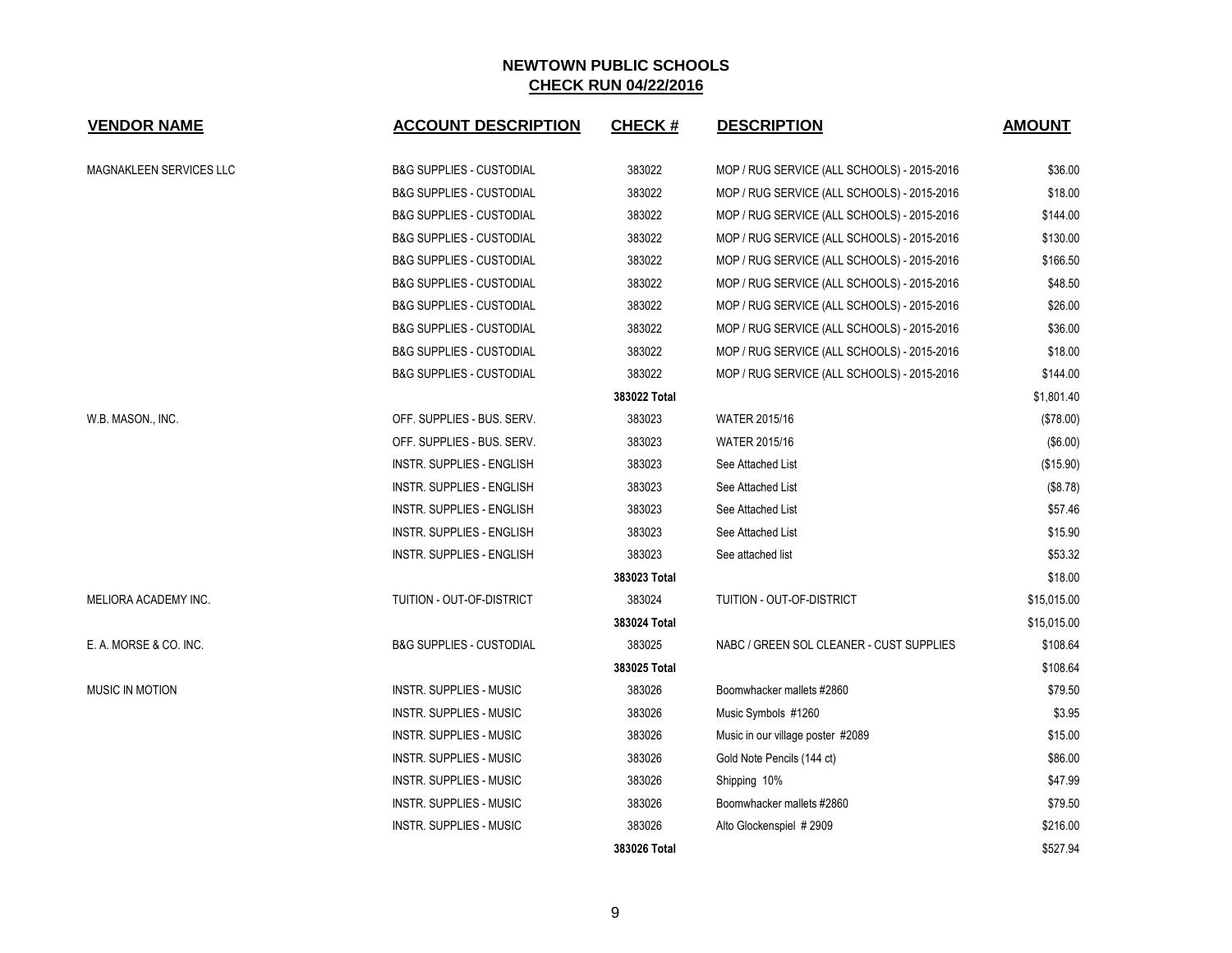| <b>VENDOR NAME</b>                    | <b>ACCOUNT DESCRIPTION</b>       | <b>CHECK#</b> | <b>DESCRIPTION</b>                                          | <b>AMOUNT</b> |
|---------------------------------------|----------------------------------|---------------|-------------------------------------------------------------|---------------|
| NEW ENGLAND FITNESS DISTRIBUTORS INC. | REPAIRS - P.E.                   | 383027        | FITNESS CENTER MAINTENANCE AGREEMENT                        | \$627.50      |
|                                       |                                  | 383027 Total  |                                                             | \$627.50      |
| NEWTOWN HARDWARE                      | <b>B&amp;G SUPPLIES - MAINT.</b> | 383028        | FOR MAINT SUPPLIES 2015/16                                  | \$89.70       |
|                                       | <b>B&amp;G SUPPLIES - MAINT.</b> | 383028        | FOR MAINT SUPPLIES 2015/16                                  | \$20.61       |
|                                       | <b>B&amp;G SUPPLIES - MAINT.</b> | 383028        | FOR MAINT SUPPLIES 2015/16                                  | \$11.57       |
|                                       | <b>B&amp;G SUPPLIES - MAINT.</b> | 383028        | FOR MAINT SUPPLIES 2015/16                                  | \$23.36       |
|                                       | <b>B&amp;G SUPPLIES - MAINT.</b> | 383028        | FOR MAINT SUPPLIES 2015/16                                  | \$40.81       |
|                                       | <b>B&amp;G SUPPLIES - MAINT.</b> | 383028        | FOR MAINT SUPPLIES 2015/16                                  | \$17.07       |
|                                       | <b>B&amp;G SUPPLIES - MAINT.</b> | 383028        | FOR MAINT SUPPLIES 2015/16                                  | \$3.59        |
|                                       | <b>B&amp;G SUPPLIES - MAINT.</b> | 383028        | FOR MAINT SUPPLIES 2015/16                                  | \$92.32       |
|                                       | <b>B&amp;G SUPPLIES - MAINT.</b> | 383028        | FOR MAINT SUPPLIES 2015/16                                  | \$47.00       |
|                                       | <b>B&amp;G SUPPLIES - MAINT.</b> | 383028        | FOR MAINT SUPPLIES 2015/16                                  | \$18.31       |
|                                       | <b>B&amp;G SUPPLIES - MAINT.</b> | 383028        | FOR MAINT SUPPLIES 2015/16                                  | \$4.48        |
|                                       | <b>B&amp;G SUPPLIES - MAINT.</b> | 383028        | FOR MAINT SUPPLIES 2015/16                                  | \$14.72       |
|                                       | B&G SUPPLIES - MAINT.            | 383028        | FOR MAINT SUPPLIES 2015/16                                  | \$29.63       |
|                                       |                                  | 383028 Total  |                                                             | \$413.17      |
| NEWTOWN HIGH SCHOOL                   | STAFF TRAIN. - CLASSROOM         | 383029        | <b>TRANSGENDER SENSITIVITY TRAINING</b>                     | \$250.00      |
|                                       |                                  | 383029 Total  |                                                             | \$250.00      |
| NORTHEASTERN COMMUNICATIONS INC.      | REPAIRS - SECURITY               | 383030        | NEC Invoice #1032219, Battery Cover Assemblies              | \$42.00       |
|                                       | <b>REPAIRS - SECURITY</b>        | 383030        | NEC Invoices #1032219 & #1032230 for battery cover          | \$8.00        |
|                                       | <b>REPAIRS - SECURITY</b>        | 383030        | NEC Invoice #1032230, Repaired and Aligned to Specification | \$42.50       |
|                                       | <b>REPAIRS - SECURITY</b>        | 383030        | Shipping and Handling Charge                                | \$8.00        |
|                                       |                                  | 383030 Total  |                                                             | \$100.50      |
| PETER OBRE                            | CONTRACTED SERV. - MUSIC         | 383031        | accompanist for chorus concerts and rehearsals              | \$75.00       |
|                                       |                                  | 383031 Total  |                                                             | \$75.00       |
| <b>ON-SITE SHREDDING</b>              | CONTRACTED SERV. - BUS. SERV.    | 383032        | SHREDDING SERV AT C/O 2015/16                               | \$40.00       |
|                                       | OFF. SUPPLIES - ADMIN.           | 383032        | Shredding fee.2015/16                                       | \$25.00       |
|                                       | REPAIRS - CLASSROOM              | 383032        | Shredding Services 2015/16                                  | \$35.00       |
|                                       |                                  | 383032 Total  |                                                             | \$100.00      |
| <b>MICHAEL ORNAF</b>                  | INSTR. SUPPLIES - TECH ED.       | 383033        | <b>TECH ED SUPPLIES</b>                                     | \$421.21      |
|                                       |                                  | 383033 Total  |                                                             | \$421.21      |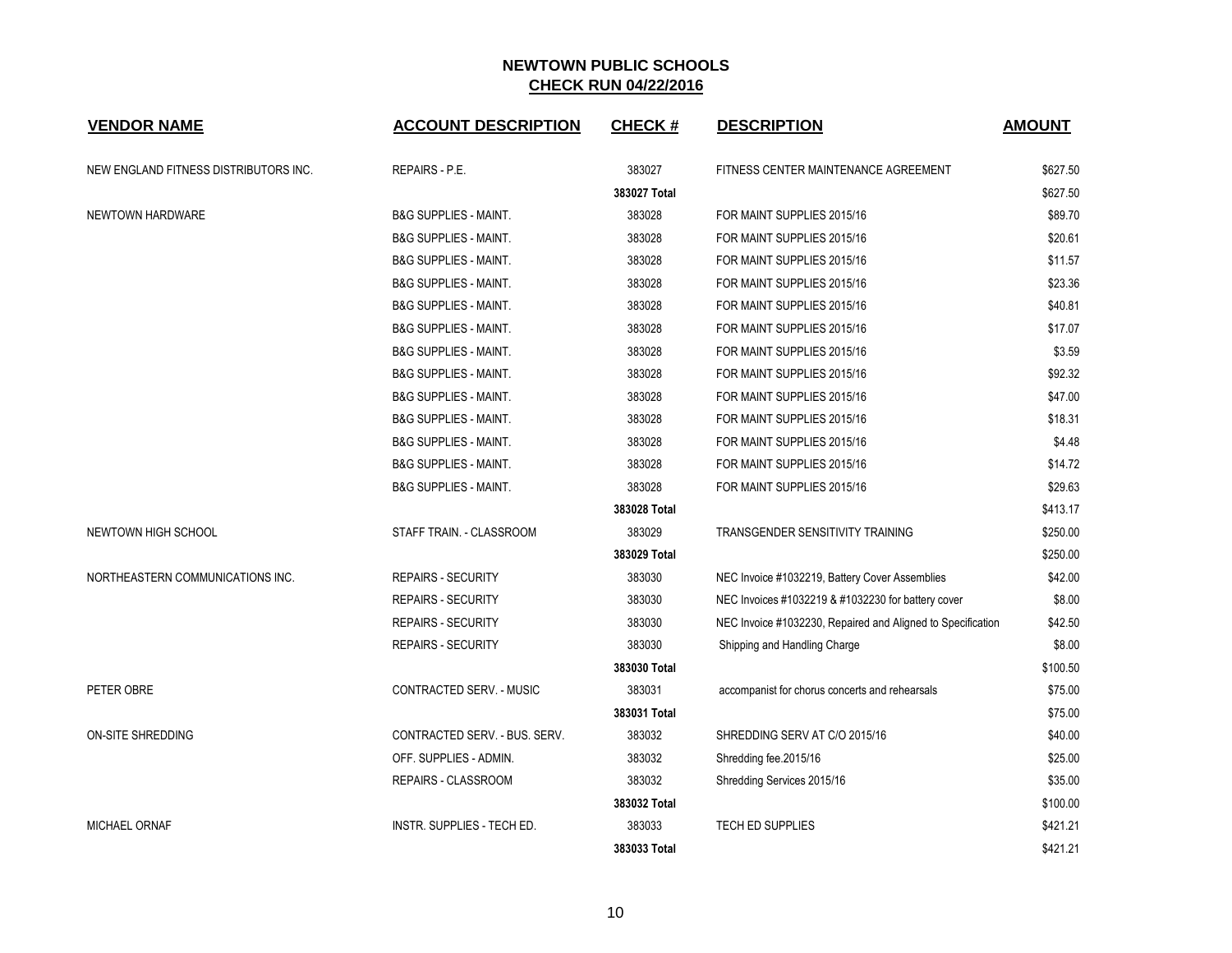| <b>VENDOR NAME</b>            | <b>ACCOUNT DESCRIPTION</b>      | <b>CHECK#</b> | <b>DESCRIPTION</b>                                | <b>AMOUNT</b> |
|-------------------------------|---------------------------------|---------------|---------------------------------------------------|---------------|
| PANORAMA EDUCATION INC.       | OTHER SUPPLIES - STAFF DEVELOP. | 383034        | Staff surveys                                     | \$8,770.00    |
|                               |                                 | 383034 Total  |                                                   | \$8,770.00    |
| J.W. PEPPER & SON INC.        | <b>INSTR. SUPPLIES - MUSIC</b>  | 383035        | TSHOTSHOLOZA MUSIC                                | \$270.99      |
|                               |                                 | 383035 Total  |                                                   | \$270.99      |
| PIONEER VALLY BOOKS           | TEXTBOOKS - CURR. DEVELOP.      | 383036        | Misc. Titles see attached                         | \$1,839.24    |
|                               |                                 | 383036 Total  |                                                   | \$1,839.24    |
| <b>JONATHAN POPE</b>          | CONTRACTED SERV. - MUSIC        | 383037        | accompanist for chorus concert and rehearsals     | \$175.00      |
|                               |                                 | 383037 Total  |                                                   | \$175.00      |
| <b>KAREN POWELL</b>           | STAFF TRAIN. - H.S.             | 383038        | NEW ENGLAND SN CONF                               | \$150.00      |
|                               | MEMBERSHIPS - H.S.              | 383038        | <b>LICENSE RENEWAL</b>                            | \$110.00      |
|                               |                                 | 383038 Total  |                                                   | \$260.00      |
| PRO-ED                        | INSTR. SUPPLIES - PSYCH.        | 383039        | CTOPP-2 EXAMINER RECORD BOOK                      | \$138.00      |
|                               | <b>INSTR. SUPPLIES - PSYCH.</b> | 383039        | SHIPPING PERSON OF RECORD                         | \$13.80       |
|                               |                                 | 383039 Total  |                                                   | \$151.80      |
| LESLIE REGENSBURGE            | STAFF TRAIN. - STAFF DEVELOP.   | 383040        | <b>CSSA SCIENCE WORKSHOP</b>                      | \$40.00       |
|                               |                                 | 383040 Total  |                                                   | \$40.00       |
| <b>MARCIE TURNER ROCKWELL</b> | STAFF TRAVEL - PUPIL SERV.      | 383041        | TRAVEL MARCH 2016                                 | \$102.98      |
|                               |                                 | 383041 Total  |                                                   | \$102.98      |
| SAFEGUARD BUSINESS SYSTEMS    | OFF. SUPPLIES - BUS. SERV.      | 383042        | 2500. A/P BLUE STOCK CHECKS                       | (\$452.10)    |
|                               | OFF. SUPPLIES - BUS. SERV.      | 383042        | <b>SHIPPING</b>                                   | (\$29.27)     |
|                               | OFF. SUPPLIES - BUS. SERV.      | 383042        | 2500. A/P BLUE STOCK CHECKS                       | \$411.00      |
|                               | OFF. SUPPLIES - BUS. SERV.      | 383042        | <b>SHIPPING</b>                                   | \$45.37       |
|                               | OFF. SUPPLIES - BUS. SERV.      | 383042        | #10 WINDOW ENVELOPES FOR PAYROLL & A/P            | \$428.00      |
|                               | OFF. SUPPLIES - BUS. SERV.      | 383042        | 2500. A/P BLUE STOCK CHECKS                       | \$452.10      |
|                               | OFF. SUPPLIES - BUS. SERV.      | 383042        | <b>SHIPPING</b>                                   | \$98.06       |
|                               |                                 | 383042 Total  |                                                   | \$953.16      |
| SCHOOL NURSE SUPPLY INC.      | INSTR. SUPPLIES - SCIENCE       | 383043        | Kleenhanz towelettes 500/tub #18904 Free shipping | \$637.80      |
|                               |                                 | 383043 Total  |                                                   | \$637.80      |
| <b>SECURE ECO SHRED</b>       | OFF. SUPPLIES - ADMIN.          | 383044        | monthly shredding contract                        | \$35.00       |
|                               |                                 | 383044 Total  |                                                   | \$35.00       |
| SHI INTERNATIONAL CORP.       | TECH. SOFTWARE - INFO. TECH.    | 383045        | <b>Symantec Ghost Solution Suite</b>              | \$404.00      |
|                               |                                 | 383045 Total  |                                                   | \$404.00      |